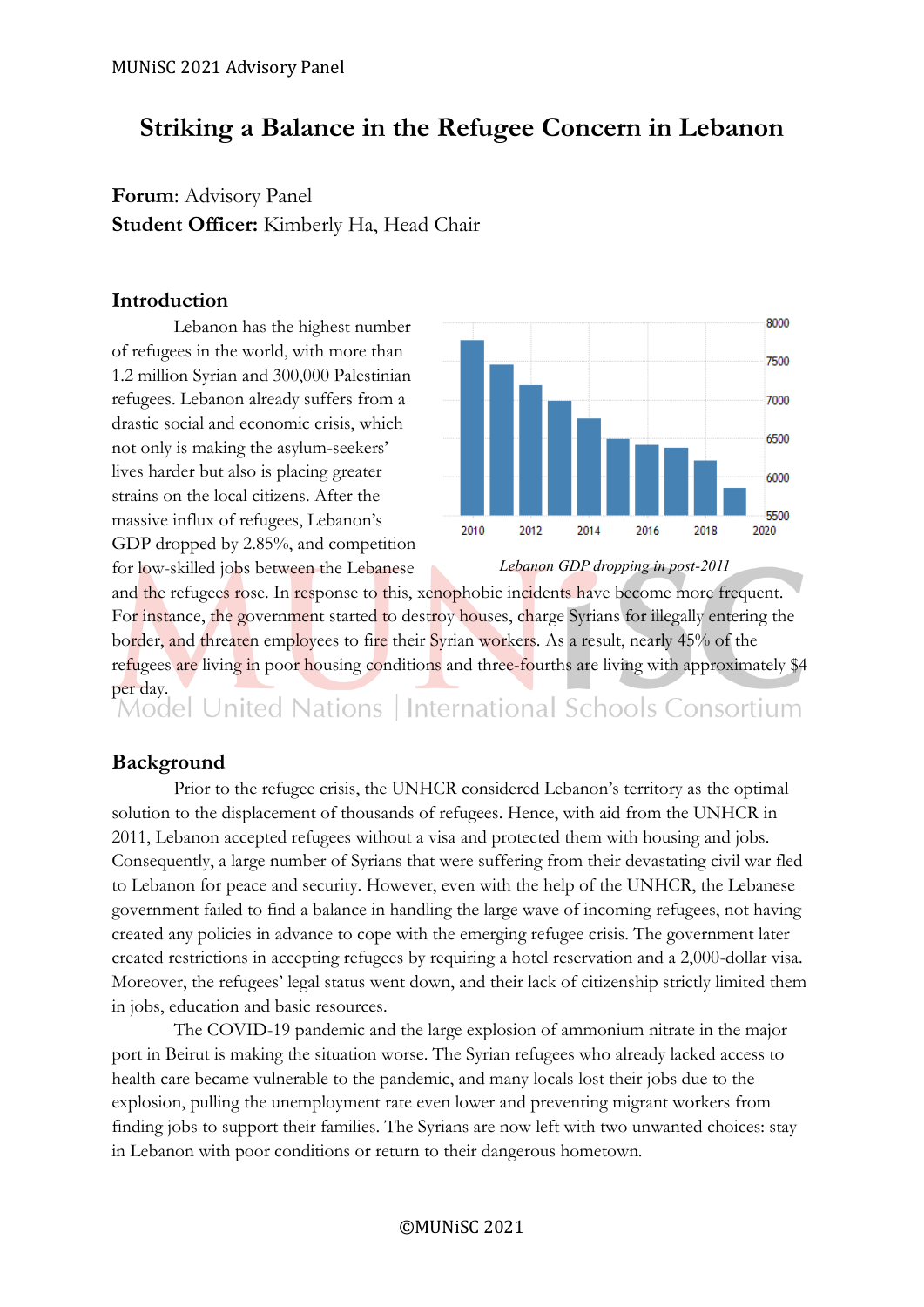## **Problem Raised**

#### *Job Shortages*

Before the refugee crisis, Lebanon's labor market was already in bad shape. The Lebanese were suffering from high unemployment rates and were having hard times finding a stable well-paid job. When 1.2 million Syrian refugees settled in Lebanon, this problem exacerbated greatly.

One in five people in Lebanon is a refugee, which means the Syrian refugees take up a huge portion of Lebanon's population. To sustain their life in Lebanon, these migrant workers started to fight for jobs, willing to work with low salaries compared to that of the local citizens. This inclined the labor market towards the Syrians, and according to the Bolminvest Bank, Lebanon's unemployment rate doubled after the large influx of Syrians. When the Lebanese government became aware of this, they started to go against "undocumented foreign labor,"



allowing only the Syrians that were officially documented to work. However, most Syrians in Lebanon are undocumented because residency permission documents are hard to afford. In addition, after the implementation of this new "rule," the Lebanese government threatened employees to pay fines if they have undocumented Syrian workers. Consequently, the Syrians were driven to the bleak of getting fired and losing their source of sustainability.

**Model United Nations** International Schools Consortium *Segregation*

Even though Syria and Lebanon have similar cultures and traditions, the fissure between the Lebanese and the Syrian refugees are clear. The Lebanese have inevitable prejudices against the Syrians who participated in the Lebanese civil war, and this historical incident has frustrated many Lebanese having Syrians enter their territory.

In 1976, Syrians had invaded Lebanon during the Lebanese Civil war, siding with Israel, which had already started to supply arm forces in Lebanon. The Syrians were interested in Lebanon's territory and strongly supported the Maronite militias side against the Palestinian Liberation Organization in the Lebanon civil war, exacerbating the situation.

As a result, segregation is increasing in Lebanon. The Lebanese viewed the Syrians and the other refugees as a burden to their country and defined them as unwanted guests. Moreover, the Lebanese government started to define the refugees as an obstacle for Lebanon's development and turned all the social and economic issues as if it were the refugee's fault. As a result, thousands of Lebanese started to campaign against the Syrians, making propaganda and shouting "Syria, you must leave," in front of Syrian shops.

#### *Unclear Refugee Policies*

Lebanon's refugee crisis was neglected by the Lebanese government for a long time. They did not set clear policies on how to prevent a refugee crisis when millions of refugees were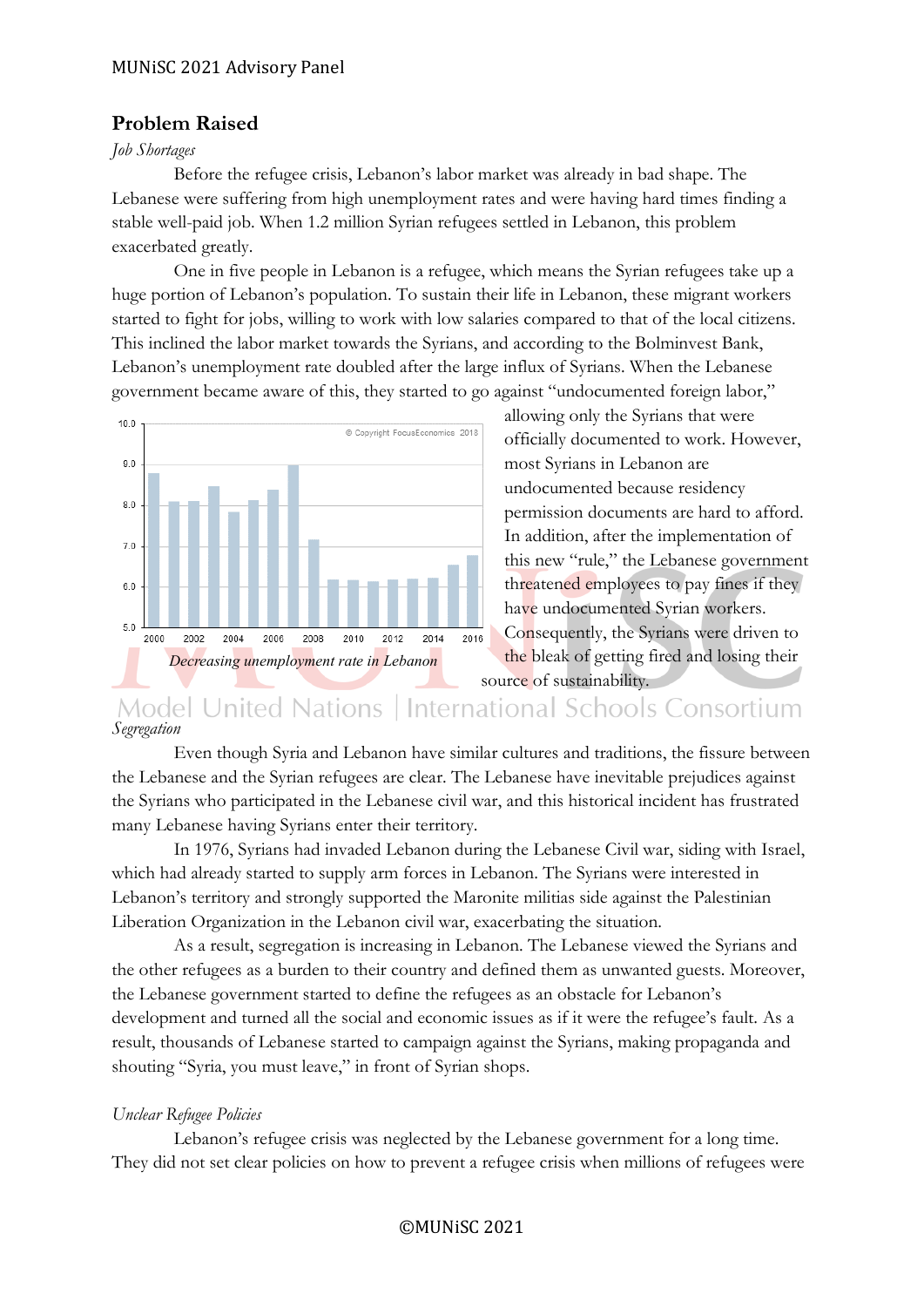#### MUNiSC 2021 Advisory Panel

coming into their territory. A reporter even pointed out that the government did not even have a proper name for the Syrian refugees, and instead of officially calling them "refugees," they called them "displaced people."

In effect, due to the Lebanese government not taking action to solve this crisis, the Lebanese communities started to find their own means to deal with the influx of refugees. For instance, they implemented night curfews on the Syrian refugees and limited their freedom of movement, which is a right written in international human rights law. Thus, due to unclear refugee policies, many Syrians became victims of unauthorized rule and were left with no official humanitarian aid from Lebanon. Specifically, many Syrians did not have a proper place to reside in and due to the government's strict rule against Syrian employees, they were cut off from food, medicine, hygiene products, electricity, et cetera.

#### *Poor Housing Systems*

The "No refugee camp policy" was one of the few policies that were implemented in 2011 when Lebanon started to accept refugees that were registered in the UNHCR. Such a policy was established in Lebanon after their experience of having Palestinian refugees settle in their territory in 1948. They learned that refugee camps were expensive,



*The bathroom of a common refugee house*

take up a lot of their territory, and made the refugee stay become prolonged. Thus, they didn't want this to happen again and restricted the creation of many refugee camps. However, this policy made the situation worse.

Many Syrian refugees had to find their own places to live, and many ended up in small apartments or tents that were pitched on unused land. Some refugees even ended living in garages, streets, and unfinished buildings with a lack of electricity, water, and sanitation necessary to sustain healthy lives.

## **The P5 Nations' Stances**

*China*

China, being one of the major countries in the world, is still far from accepting refugees into their territory. A journalist even reported that if China decided to host the same number of refugees that enter Lebanon, the issue could have been alleviated greatly. However, Chinese authorities are strongly against the acceptance of foreigners due to their complicated policies and argue that the Western countries should be the ones responsible for this crisis since they were the ones who historically caused the war in Syria. On the other hand, according to The Diplomat, China did donate 14 million dollars to support the refugee crisis and has made contributions to help.

*United States of America*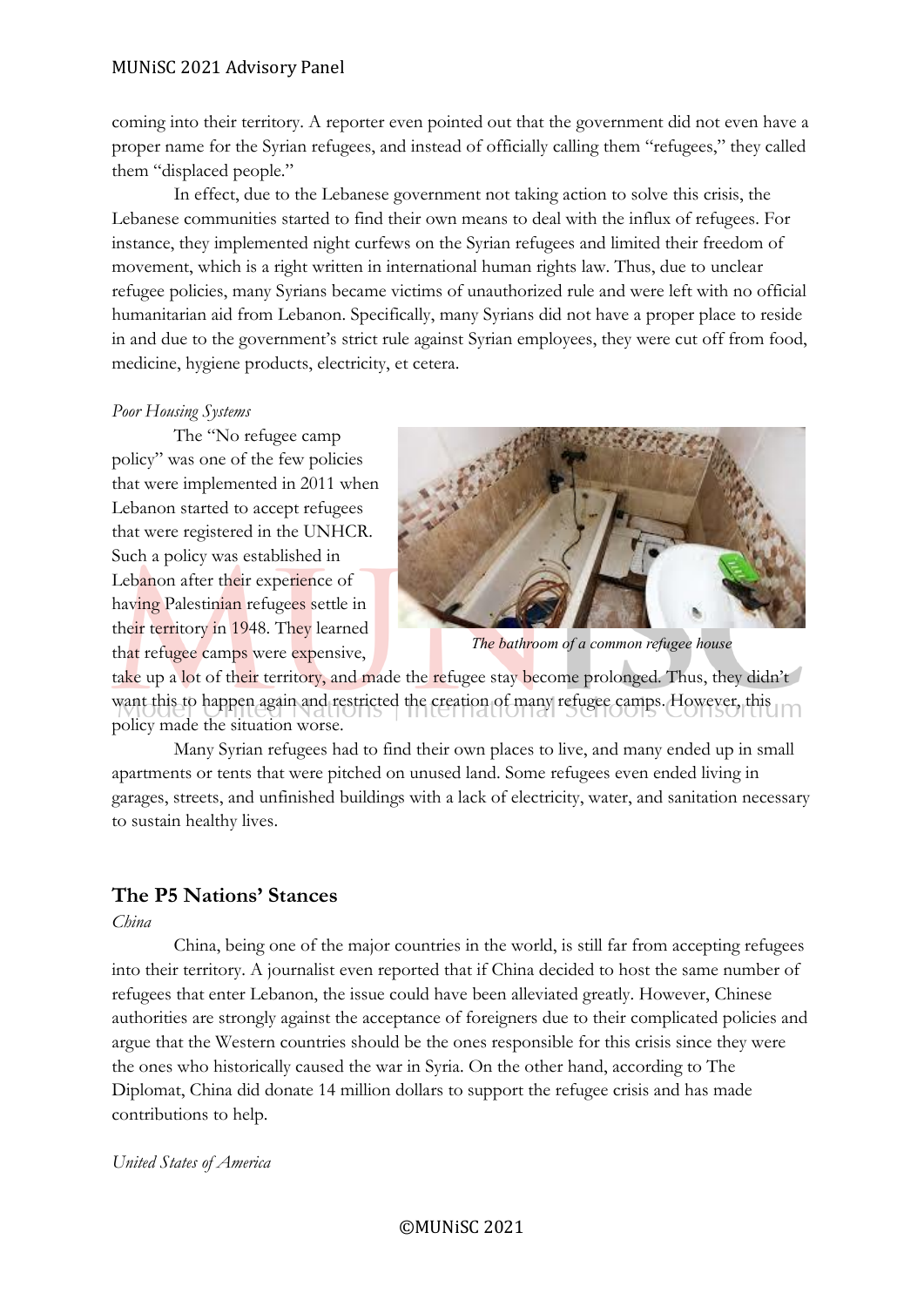#### MUNiSC 2021 Advisory Panel

Compared to other countries such as Lebanon, Turkey, or Jordan, the US only hosted a small number of refugees. A document written in Seton Hall University emphasizes that the US has only accepted 11 Syrian refugees in 2018 while Lebanon was accepting 1.2 million refugees to alleviate the growing crisis. People claim that the US did less than they should have to help the refugee crisis. They assert that this was mainly due to the US refugee policies that necessitate a time of at least one year for a refugee to officially settle in the territory with asylum protection.

#### *United Kingdom*

The United Kingdom is currently the second-largest donor to the ongoing refugee crisis in Lebanon. Since 2011, the UK has accepted and protected approximately 5,000 Syrian asylumseekers in their territory and has partnered with the UN by joining programs that help refugees who fled their hometowns.

#### *France*

In response to the refugee crisis in Lebanon, the French government has shown their solidarity by donating €40 million to the Lebanese who are suffering from the refugee crisis. In addition, the French government has hosted 30,000 refugees to help alleviate the ongoing refugee crisis and to solidify their commitment and connection with the Lebanese.

#### *Russian Federation*

The Russian government has recently claimed that Lebanon should no longer be the site of support for Syrian refugees. Thus, they are now helping the refugees who have decided to leave Lebanon to safely go back to their hometown. For instance, they ensure that the refugees have the correct documents and are safe when headed back to their country, specifically by setting up refugee centers in Syria that provide returnees with safe assess to infrastructure, needs, and transportation.

#### **Possible Solutions**

#### *Establishment of Refugee Camps*

Even though the Lebanese government has implemented the "no refugee camp policy," the solution to establish more refugee camps is inevitable in terms of the Lebanon-Syria refugee crisis. Millions of refugees who came to settle in Lebanon are currently displaced and have vital problems with the lack of basic resources such as food, water, electricity, and sanitation. According to the UNHCR, about 73 percent of the refugees rent a residential building that lacks



*Exterior view of the refugees' residential building*

a toilet, roof, kitchen, and windows. Thus, with the creation of more refugee camps, the asylumseekers would find stable places to live in.

On the other hand, refugee camps in the long term may bring negative consequences. Due to the paternalistic actions of refugee camps, asylum-seekers and refugees may become too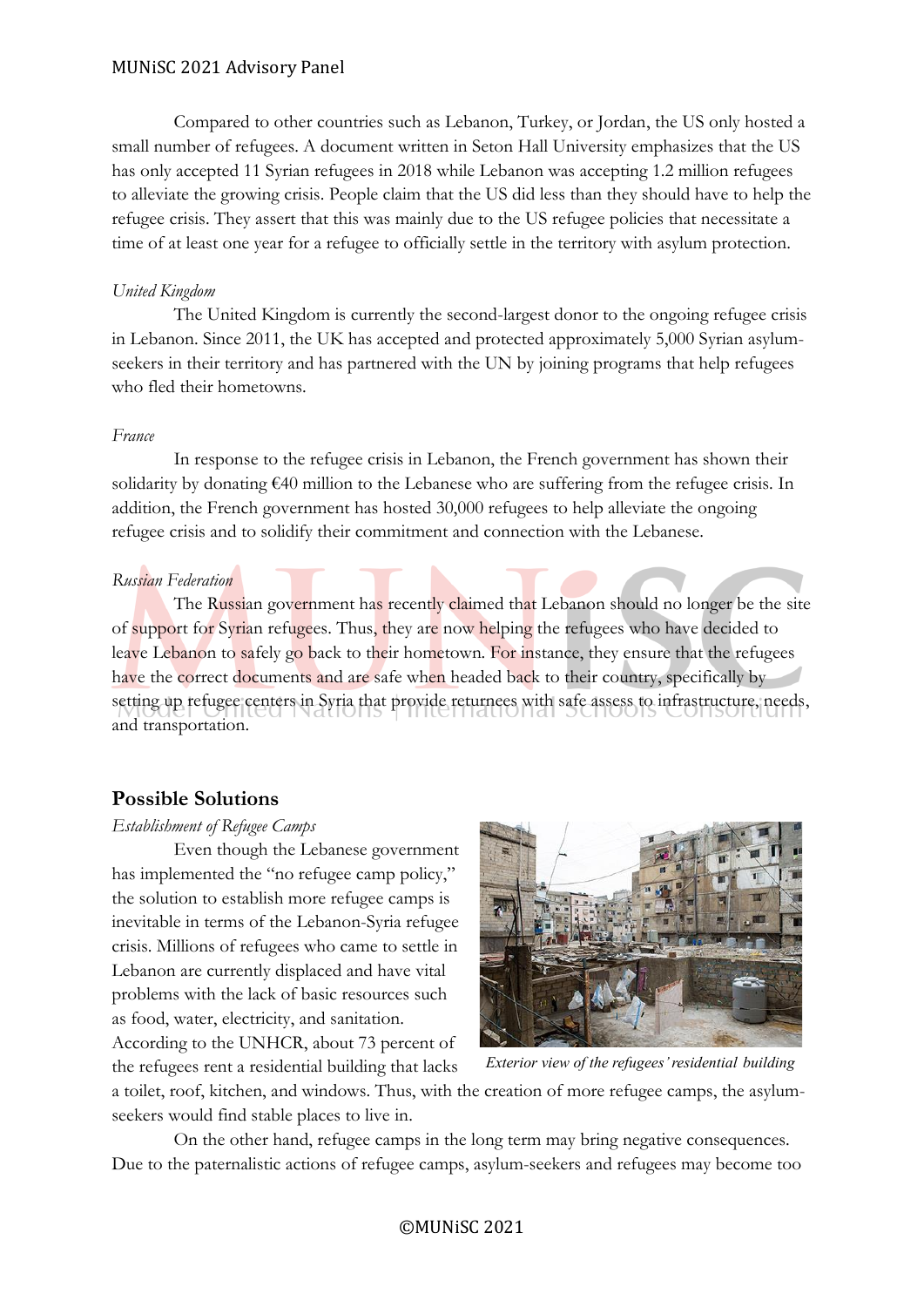#### MUNiSC 2021 Advisory Panel

dependent on their aid and lose their capacities to sustain their own lives. The creation of these camps also can diminish local economies and pollute neighboring areas.

#### *Hosting Syrian Refugees with Jobs*

After the COVID-19 outbreak, many companies globally have faced an economic meltdown. In the midst of this pandemic, cheap labor has become one of the major solutions to the market industry that wants to alleviate their economic downturn.

In effect, instead of limiting the Syrian workers from getting employed, if the Lebanese government allows the Syrian refugees to work with a low wage, in the long run, this can possibly benefit both the Lebanese economy and the decreasing unemployment rate in Lebanon. This is because the Syrian workers would help grow the private enterprises that are settled in Lebanon and boost the economy, attracting many foreign investments and creating more jobs for the Lebanese labor market.

Nevertheless, this solution cannot perfectly clear up the situation. Refugees who have not obtained adequate education and job experience may fail to support the private firms in Lebanon. This would make the economic recession even worse as enterprises may be pressed to "waste" money by paying laborers that did not contribute sufficiently to the business.

#### *Third Country Resettlement*

Refugees make up a quarter of the population in Lebanon, and Lebanon has reached their maximum capacity in protecting and sustaining their lives. Thus, resettling the refugees to a third country can alleviate the crisis. The refugees would be allocated to a better place to start their new living, and the reduced numbers of refugees would support the Lebanon government from the diminishing unemployment rate and economic depression.

Mod However, it is solely the third country's choice whether or not they want to accept refugees for resettlement. This means that there is a limited number of refugee resettlement programs that agree to accept the refugees, and thus only about 10% of the refugees worldwide are accepted for resettlement in a year. Moreover, only refugees that are identified as the most vulnerable are selected for resettlement, which means other refugees who are not identified as the "most vulnerable" status are eliminated from third-country resettlement.

## **Glossary**

*Paternalism: s*upporting and aiding individuals, businesses, or nations externally, usually by controlling them without their will.

*Refugee:* people who flee their country due to war or corruption and settle in a different country to live.

*UNHCR (United Nations High Commissioner for Refugees):* an UNO established in the UN with the goal of protecting refugees all around the world.

*Xenophobia:* fear and/or hostility toward foreigners or strangers.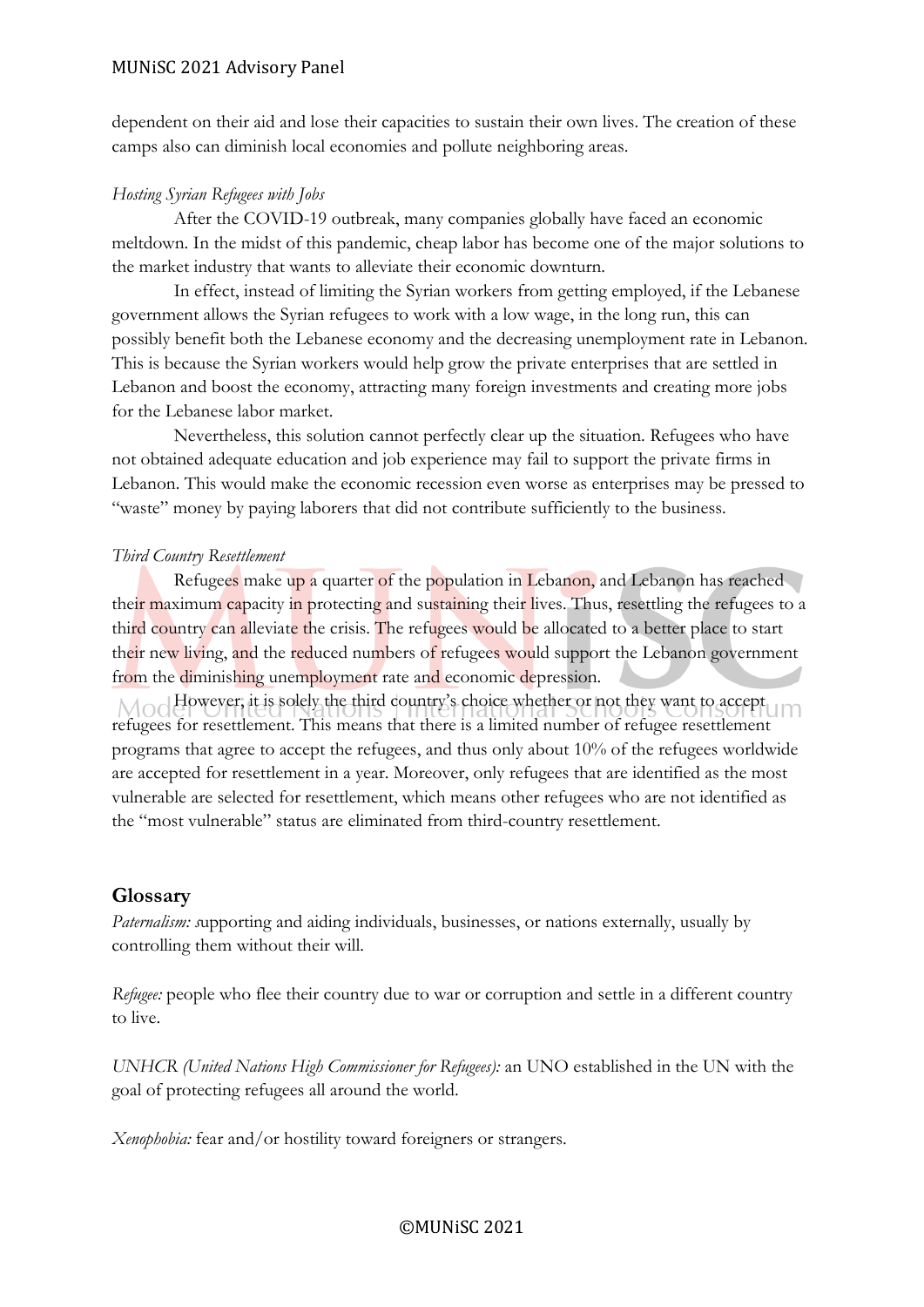## **Timeline**

*1975 –* Lebanon initiates a civil war with Syrian participation.

*March 2011* – Syria starts a multi-sided civil war.

*December 2011 –* Lebanon accepts around 5,000 refugees from Syria.

*2012 –* Lebanon has around 18,000 Syrian refugees.

*April 2013* – Lebanon reaches 1 million refugees in their territory.

*2013* – The UNHCR initiates to only provide aid to those who are most vulnerable.

*2015* – Lebanon implements a new visa policy on the incoming refugees.

*2017 –* The government bans approximately 250,000 migrant workers from labor law protections.

*February 2020* – COVID-19 spreads throughout Lebanon, and the refugees became especially vulnerable due to their lack of sanitation and health care system.

*August 2020 –* The Port of Beirut explodes, leaving both the refugees and the local citizens unsecured.

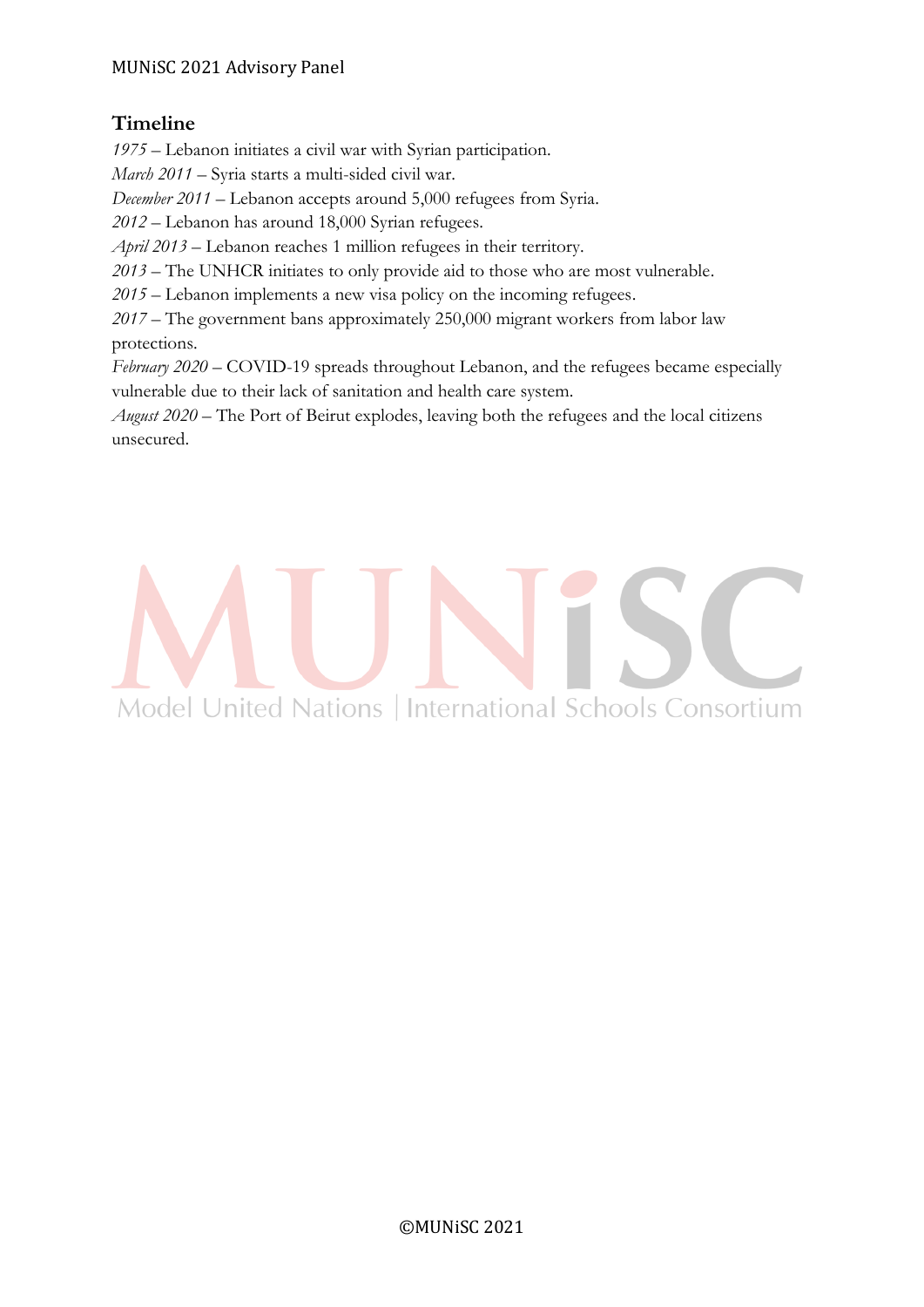#### **Sources**

- Additional information Funding. "UNHCR and the Syrian Refugee Response: Negotiating Status and Registration in Lebanon." Taylor & Francis, www.tandfonline.com/doi/full/10.1080/13642987.2017.1371140.
- Brandt, Jessica, and Robert L McKenzie. "Addressing the Syrian Refugee Crisis." Brookings, Brookings, 1 Feb. 2017, www.brookings.edu/research/addressing-the-syrian-refugeecrisis-recommendations-for-the-next-administration/.
- "Impact of the Refugee Crisis in Lebanon: Who Do We Help?" Habitat for Humanity GB, 15. Mar. 2018, www.habitatforhumanity.org.uk/blog/2016/10/impact-refugee-crisislebanon-who-needs-most-help-part-1/#:~:text=Lebanon has more than 1,of refugees in the world.
- Kirişci, Kemal. "A Plausible Solution to the Syrian Refugee Crisis." Brookings, Brookings, 13 Feb. 2020, www.brookings.edu/blog/order-from-chaos/2020/02/12/a-plausiblesolution-to-the-syrian-refugee-crisis/.
- Moritz Rudolf and Angela Stanzel for The Diplomat. "China Should Do More to Solve the. Syrian Refugee Crisis." – The Diplomat, For The Diplomat, 2 Feb. 2016,

thediplomat.com/2016/02/china-should-do-more-to-solve-to-syrian-refugee-crisis/. Naturalisatiedienst, Immigratie- en. "Resettlement of Group of Refugees from.

Lebanon." Language Selection Nederlands, 19 Oct. 2020,

ind.nl/en/news/Pages/Resettlement-of-group-of-refugees-from-Lebanon.aspx. PricewaterhouseCoopers. "Managing the Refugee and Migrant Crisis." PwC,

- www.pwc.com/gx/en/issues/crisis-solutions/managing-the-refugee-and-migrantcrisis.html.
- "Refugees In Lebanon Lebanon Refugee Camps." Anera, 25 Mar. 2020,

Modwww.anera.org/where-we-work/lebanon/ational Schools Consortium "Resettlement." Rights in Exile Programme, www.refugeelegalaidinformation.org/resettlement. Rose, Sunniva. "Syrian Refugees Destroy Homes as Pressure Mounts to Leave. Lebanon." The National, The National, 8 July 2019, www.thenationalnews.com/world/mena/syrianrefugees-destroy-homes-as-pressure-mounts-to-leave-lebanon-1.882974.

- "Russian and Syrian Authorities Set up Centre for Refugees Returning to Syria." Reuters, Thomson Reuters, 18 July 2018, fr.reuters.com/article/uk-mideast-crisis-syria-refugeesidUKKBN1K81Z5.
- "Shelter." UNHCR Lebanon, www.unhcr.org/lb/shelter.
- "The 1951 Refugee Convention." UNHCR -. N.p., n.d. Web. 02 July 2012. http://www.unhcr.org/pages/49da0e466.html
- "UNHCR Concerned at Growing Anxiety and Challenges of Refugees in Lebanon." UNHCR. Lebanon, www.unhcr.org/lb/12791-unhcr-concerned-at-growing-anxiety-andchallenges-of-refugees-in-lebanon.html.
- United Nations High Commissioner for Refugees. "Resettlement." UNHCR, www.unhcr.org/resettlement.html.
- Vohra, Anchal. "Lebanon Is Sick and Tired of Syrian Refugees." Foreign Policy, 31 July. 2019, foreignpolicy.com/2019/07/31/lebanon-is-sick-and-tired-of-syrian-refugees/.
- Vohra, Anchal. "Syrian Refugees Panic as Threat of Deportation Rises in Lebanon." Middle. East News | Al Jazeera, Al Jazeera, 25 July 2019,